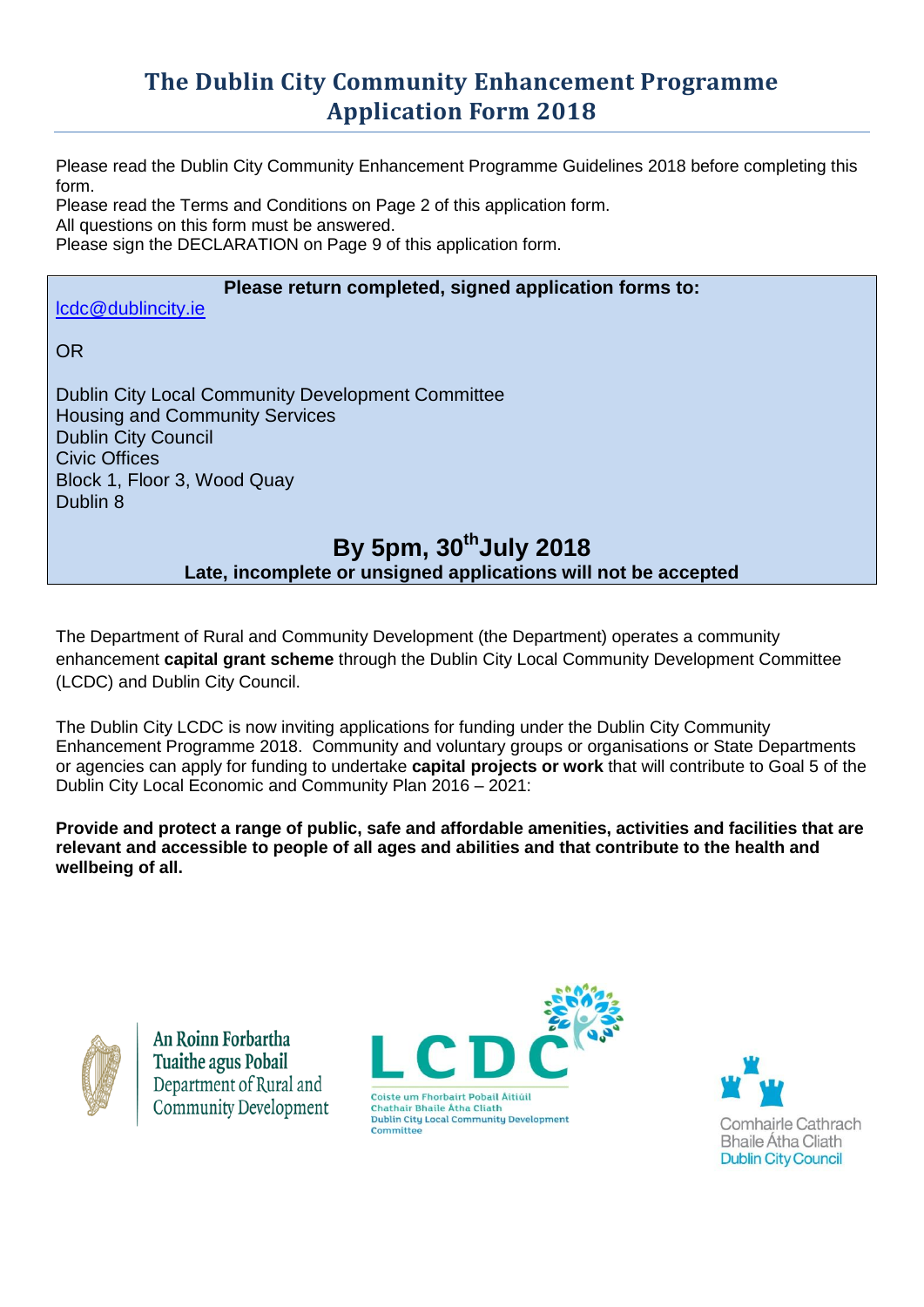- The Department, under the Community Enhancement Programme 2018, will support capital projects subject to available resources.
- The capital project must be consistent with Goal 5 of the Dublin City Local Economic and Community Plan 2016 - 2021.
- Applications must be for projects or works to be carried out within the Dublin City Council area.
- The information supplied by the applicant group /organisation must be accurate and complete and signed. Misinformation may lead to disqualification and/or the repayment of any grant made.
- All information provided in respect of the application for a grant will be held electronically. Information provided will only be used for the purpose of administering the Community Enhancement Programme 2018.
- The LCDC, in evaluating proposals received, may seek advice and consult with other agencies and may disclose information on projects under consideration to those experts and agencies.
- The Department, the Dublin City LCDC and Dublin City Council reserve the right to publish a list of all grants awarded including the name of the group or organisation in receipt of funding and the general location of the group.
- The Freedom of Information Act 2014 applies to all records held by the Department and Dublin City Council.
- It is the responsibility of each organisation to ensure that it has proper procedures and policies in place including appropriate insurance where relevant.
- Where relevant, successful applicants must have in place a child protection policy including a vetting procedure, in accordance with national child protection policy.
- Applicants must ensure that all necessary statutory permissions or consents have been obtained before any works commence. This includes but is not confined to planning permission.
- Applications must be on the official Dublin City Community Enhancement Programme Application Form 2018.
- Applications must include evidence of the cost of the proposed project.
- If the project is being part-funded from another source, evidence of the availability of any balance to the funding must be provided.
- Evidence of expenditure, receipts /invoices must be retained and provided together with a short report on the use of the funding to the Dublin City LCDC or Dublin City Council during 2019.
- The Department, the Dublin City LCDC and Dublin City Council must be publicly acknowledged in all materials associated with the purpose of the grant.
- Generally no third party or intermediary applications will be considered.
- Late applications will not be considered.
- Applications by post should use the correct value of postage stamps and allow sufficient time to ensure delivery not later than the closing date of **Monday 30 July 2018 at 5pm.** Claims that any application form has been lost or delayed in the post will not be considered, unless applicants have a Post Office Certificate of Posting in support of such claims.
- The funding offered must only be used for the purposes specified in the application and any alterations to the proposed grant must be approved in advance by the Dublin City LCDC.
- The full amount of the grant must be spent by 30 September 2019. Any unspent funding must be returned to the Department via Dublin City Council.
- The Department, Dublin City LCDC or Dublin City Council may carry out unannounced site visits to verify compliance with the terms and conditions.
- Breaches of the terms and conditions of the grants scheme may result in sanctions including disbarment from future grant applications.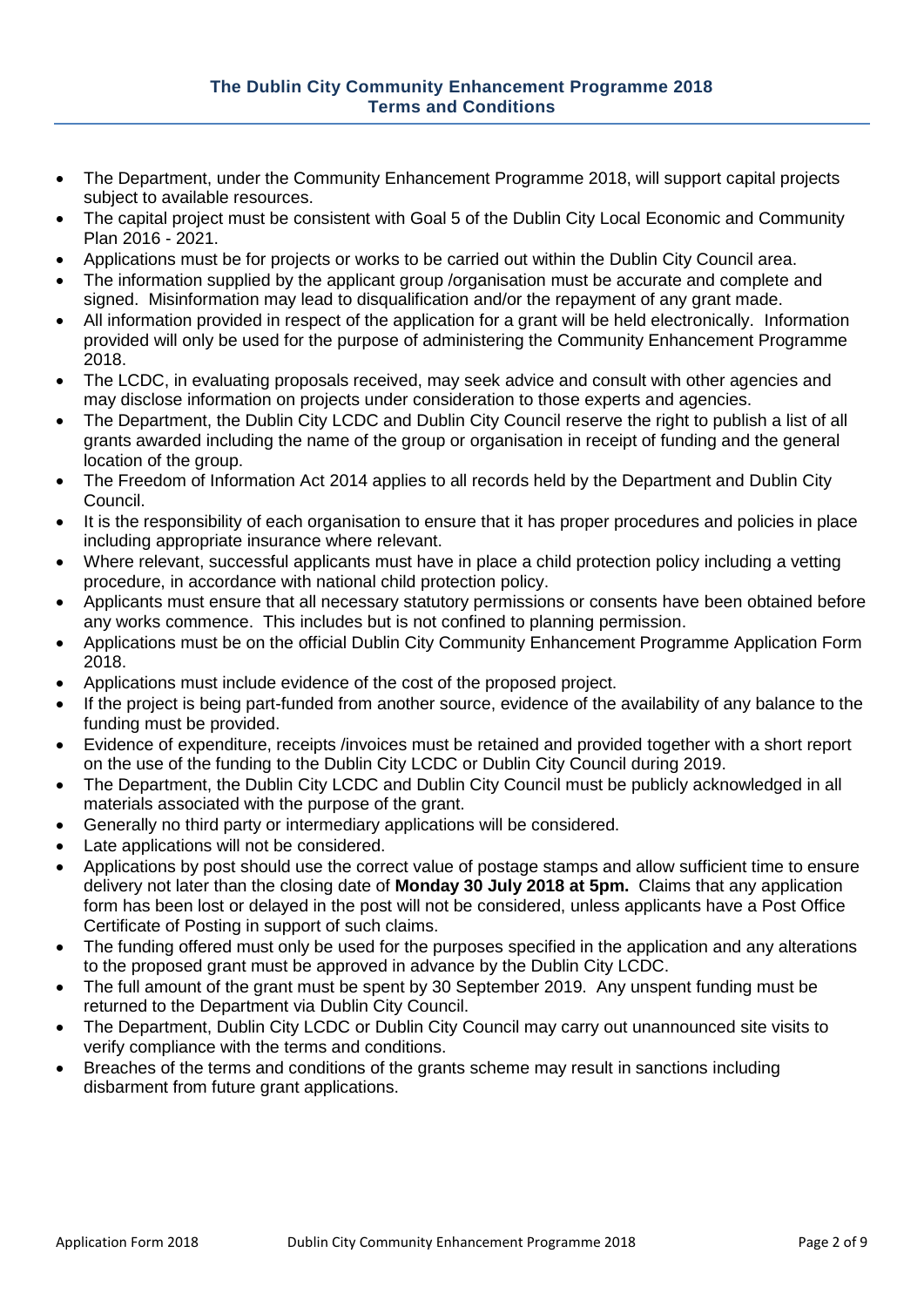#### **SECTION 1 APPLICANT GROUP OR ORGANISATION DETAILS**

| Name of Group / Organisation                |  |
|---------------------------------------------|--|
|                                             |  |
|                                             |  |
|                                             |  |
|                                             |  |
|                                             |  |
| Address                                     |  |
| (please include Eircode)                    |  |
|                                             |  |
|                                             |  |
|                                             |  |
|                                             |  |
|                                             |  |
| Year group or organisation established      |  |
|                                             |  |
|                                             |  |
|                                             |  |
| <b>Contact Name</b>                         |  |
|                                             |  |
|                                             |  |
|                                             |  |
|                                             |  |
| Role in organisation                        |  |
|                                             |  |
|                                             |  |
|                                             |  |
|                                             |  |
| Telephone number                            |  |
|                                             |  |
|                                             |  |
|                                             |  |
| Email address                               |  |
|                                             |  |
|                                             |  |
| Registered Charity Number (if applicable)   |  |
|                                             |  |
|                                             |  |
|                                             |  |
| Tax Reference Number (if applicable)        |  |
|                                             |  |
|                                             |  |
|                                             |  |
| Tax Clearance Access Number (if applicable) |  |
|                                             |  |
|                                             |  |
|                                             |  |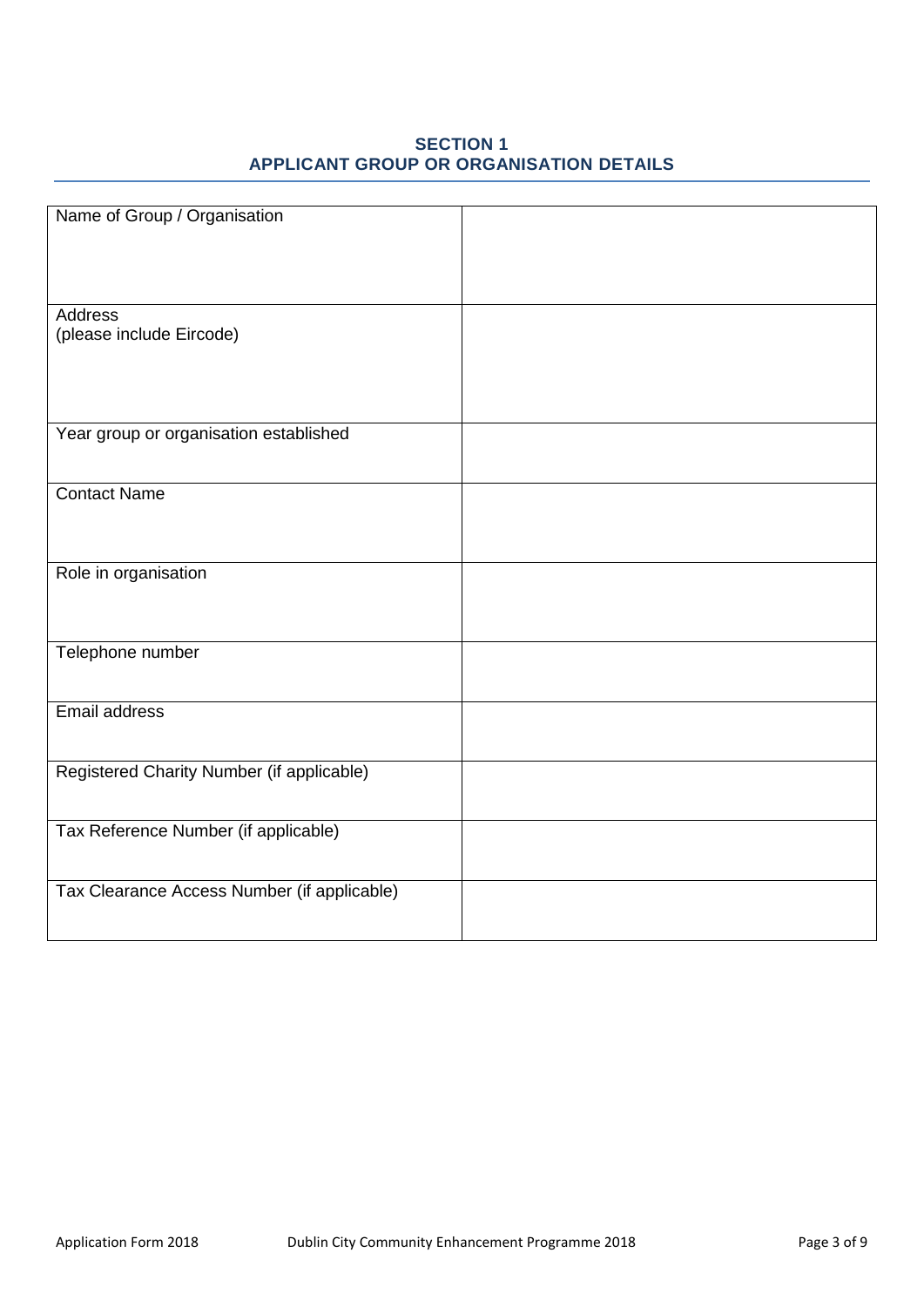#### **SECTION 2 PURPOSE OF GRANT**

Please **answer each of the questions** below to outline the purpose of the grant you are applying for under the Dublin City Community Enhancement Programme 2018. Remember that your application will be assessed against the information provided on this form only so your answers should be as specific as possible. (Please attach extra sheet if necessary).

Please provide a **description of the proposed work or project**

How will the work or project contribute to Goal 5 of the Dublin City Local Economic and Community Plan 2016 – 2021?

**Provide and protect a range of public, safe and affordable amenities, activities and facilities that are relevant and accessible to people of all ages and abilities and that contribute to the health and wellbeing of all.**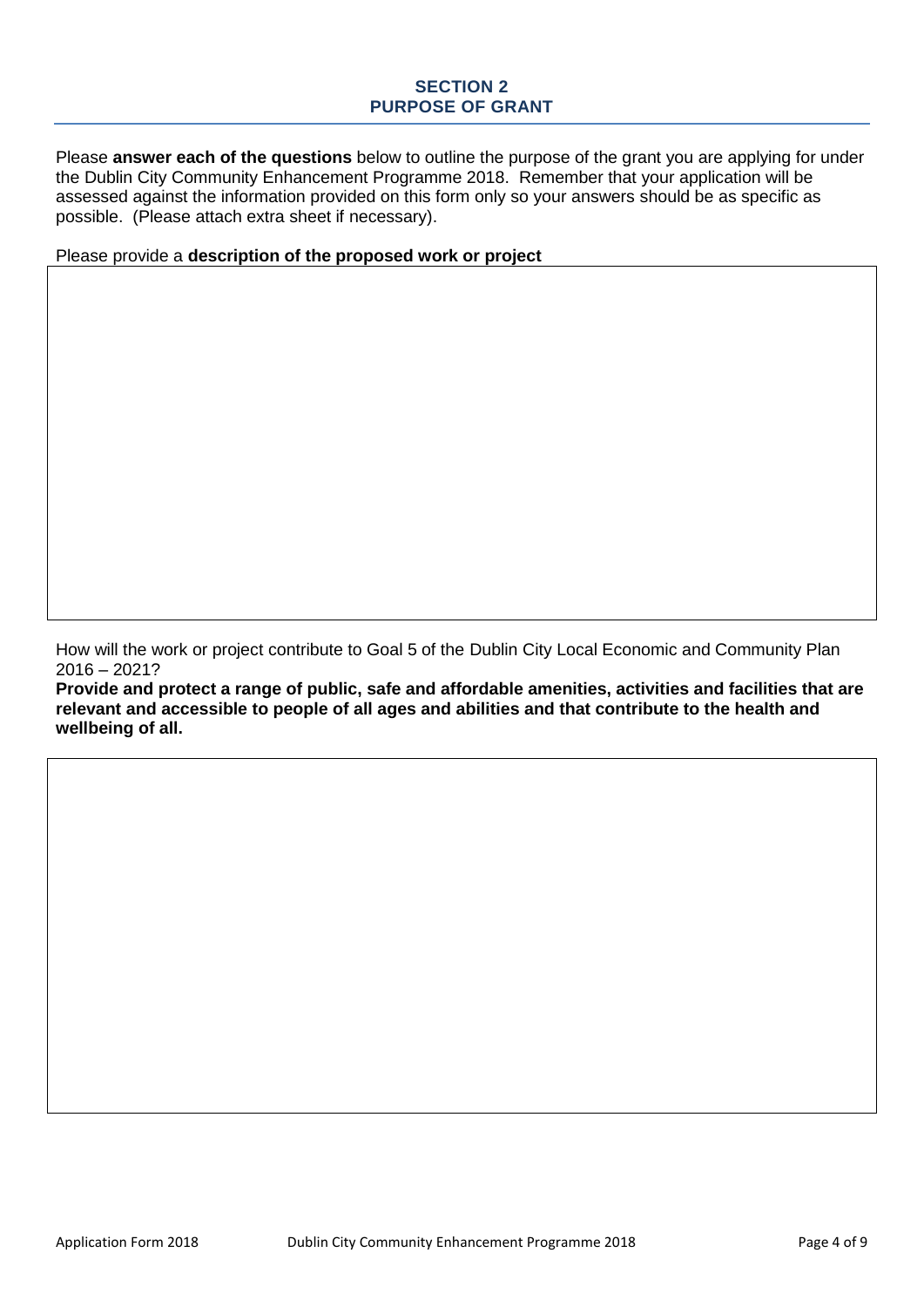**How many people** approximately will benefit from the proposed project or work (directly or indirectly)?

**Where** in Dublin City will the project or work be carried out or used? Where relevant, please confirm the owner of the site or building where the project or work will take place.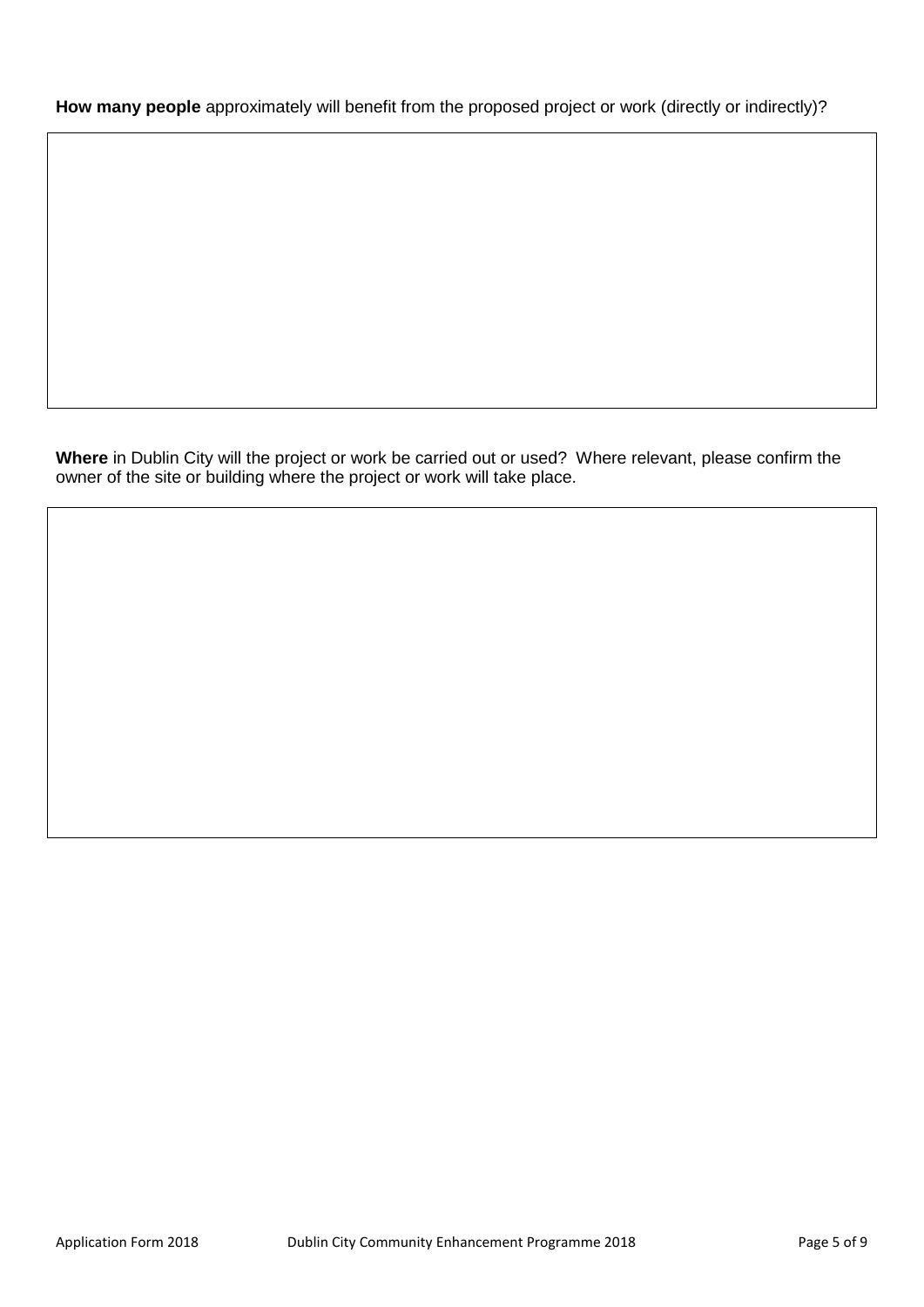Please provide a description of the **purpose / aims of your group or organisation and if you work with any particular group or groups of people?**

Please provide a brief description of the **structure of your group or organisation**, for example committee or board structure, meeting schedule, number of members or people involved in the group etc.

Has your group or organisation registered with the Dublin City Public Participation Network?

#### **YES / NO (please delete as appropriate)**

If you would like to know more about, or register with, the Dublin City Public Participation Network please go to [www.dublincity.ie/ppn](http://www.dublincity.ie/ppn)

How does your organisation **link in with other groups or organisations** in your local area or in your area of interest?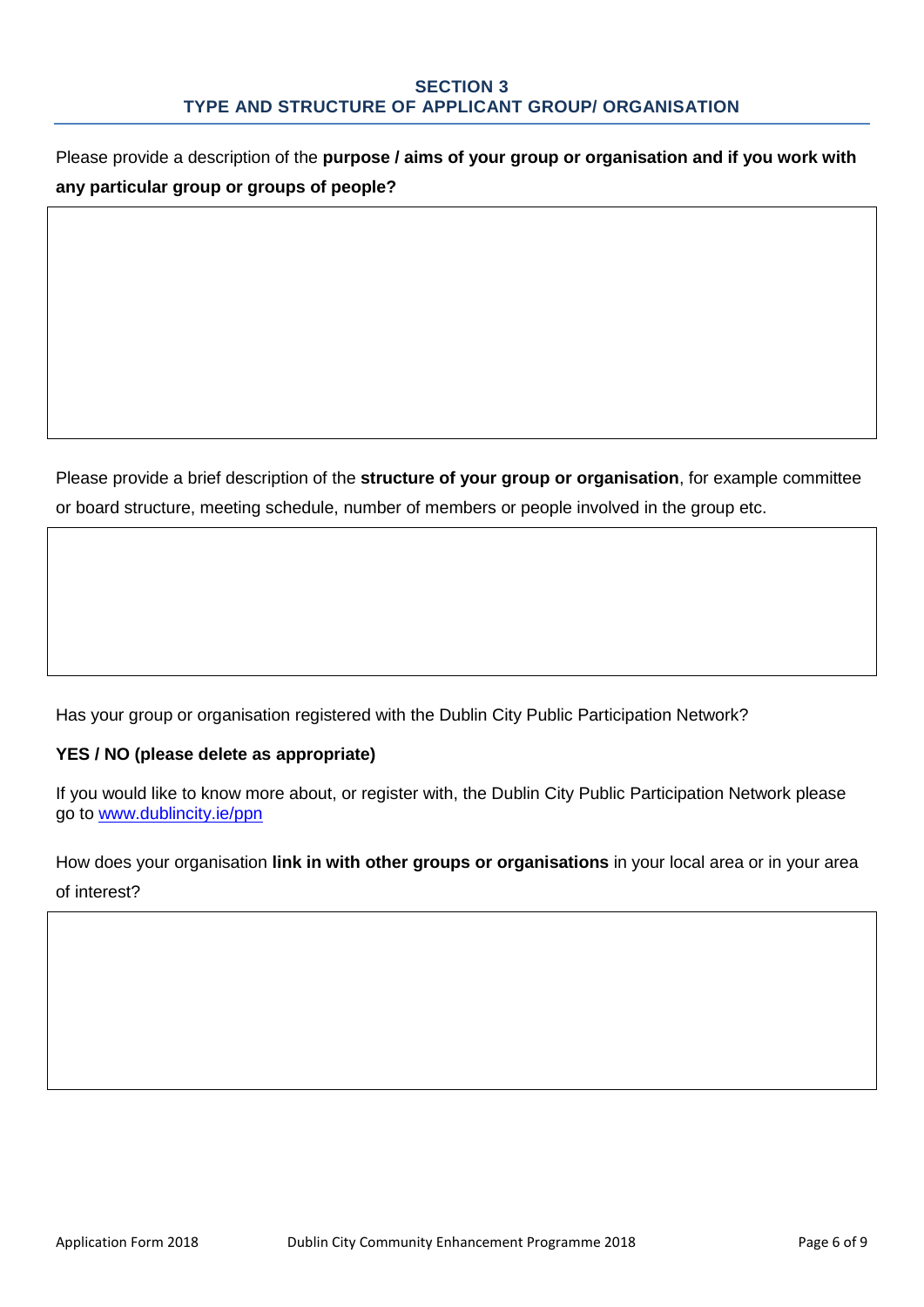#### **SECTION 4 PROJECT BUDGET**

Please provide the **exact costing** of the project or work below. You **must supply evidence for the cost of the project** or element of the project that is being applied for under the Dublin City Community Enhancement Programme 2018. A written quote or a print-out from the website of a supplier will count as evidence. If the project is being part-funded from another source please **provide evidence of the availability of any balance** to the funding. If you do not provide this documentation with this form, your application will not be considered.

How much funding are you applying for under the Community Enhancement Programme 2018? (*Please attach evidence of exact cost of project or work*)

| <b>Grant Scale</b>                                                                     | <b>Tick</b> | Exact amount applied for $(\epsilon)$ |
|----------------------------------------------------------------------------------------|-------------|---------------------------------------|
| Capital grant of up to $€1,000$<br>(€65,000 has been ring-fenced for<br>this category) |             | €                                     |
| Capital grant of $\epsilon$ 1,000 - $\epsilon$ 5,000                                   |             | €                                     |
| Capital grant of $€5,000 - €10,000$                                                    |             | €                                     |
| Capital grant of €10,000 - €15,000                                                     |             | €                                     |

Is this amount the partial or total cost of the project or work? Partial / Total (delete as appropriate)

If Partial, please give the total project cost  $\epsilon$   $\epsilon$ 

Where will your group or organisation source any shortfall in funding?

| Other sources of funding for this project or work<br>Please attach evidence of other sources of funding<br>with this application. | <b>Amount</b> |
|-----------------------------------------------------------------------------------------------------------------------------------|---------------|
|                                                                                                                                   | €             |
|                                                                                                                                   | €             |
|                                                                                                                                   | €             |
|                                                                                                                                   | €             |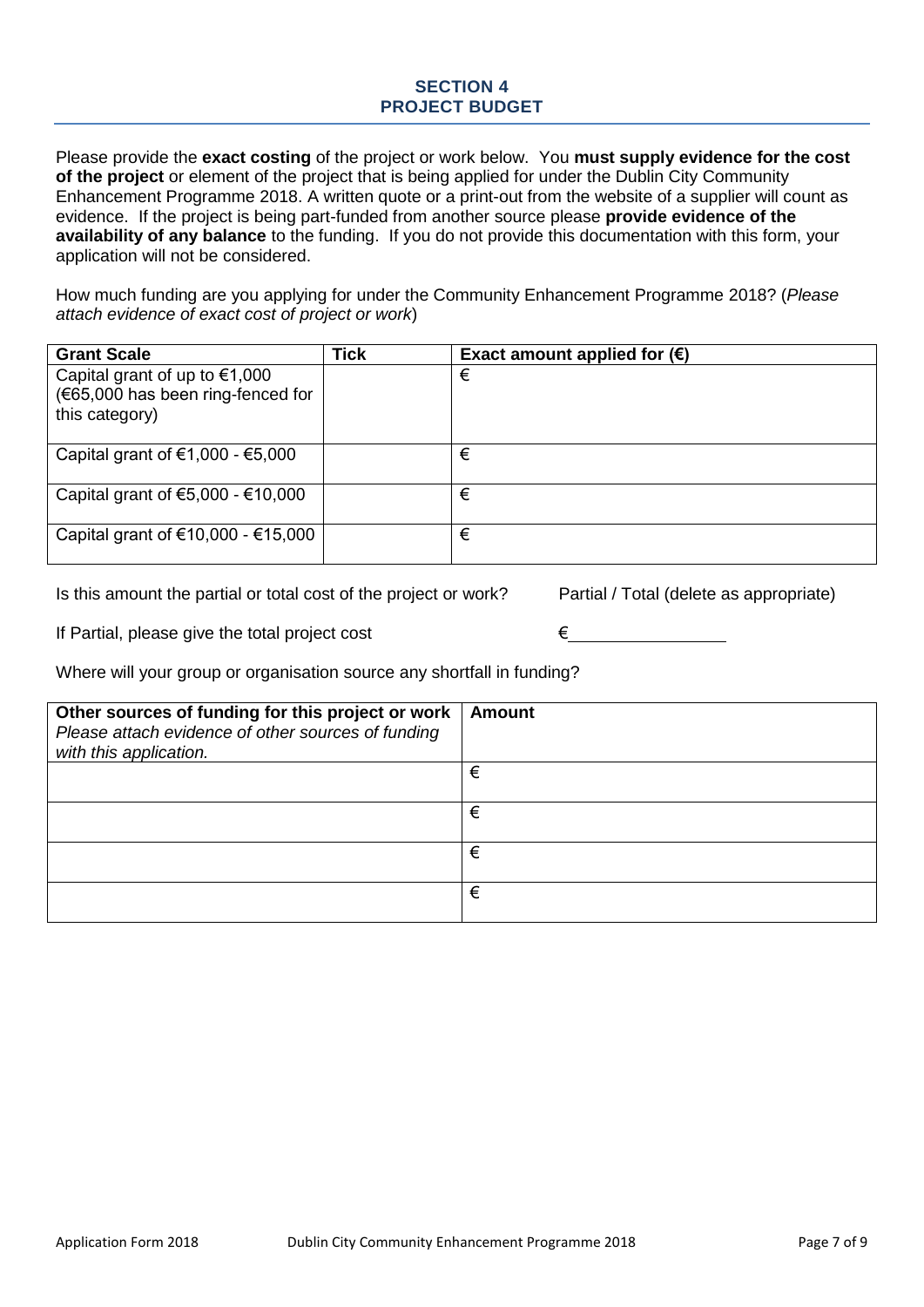#### **SECTION 5 OTHER FUNDING**

Have you received any other funding or grants within the last three years?

#### **YES / NO (please delete as appropriate)**

If **YES** please give details:

| Year funding or grant<br>received | <b>Funding organisation</b> | <b>Amount awarded</b> |
|-----------------------------------|-----------------------------|-----------------------|
| 2016                              |                             | €                     |
| 2017                              |                             | €                     |
| 2018                              |                             | €                     |

If you have received any funding through Dublin City Council, have you submitted your Bank Account Details previously?

#### **YES / NO (please delete as appropriate)**

If **Yes,** Please give the details of your group or organisation that appear **on the Bank Account**

| Name of Group or Organisation |  |
|-------------------------------|--|
|                               |  |
|                               |  |
|                               |  |
|                               |  |
|                               |  |
|                               |  |
|                               |  |
| Address                       |  |
|                               |  |
|                               |  |
|                               |  |
|                               |  |
|                               |  |
|                               |  |
|                               |  |
|                               |  |
|                               |  |
| Contact name                  |  |
|                               |  |
|                               |  |
|                               |  |
|                               |  |
| Email address                 |  |
|                               |  |
|                               |  |
|                               |  |
|                               |  |
|                               |  |